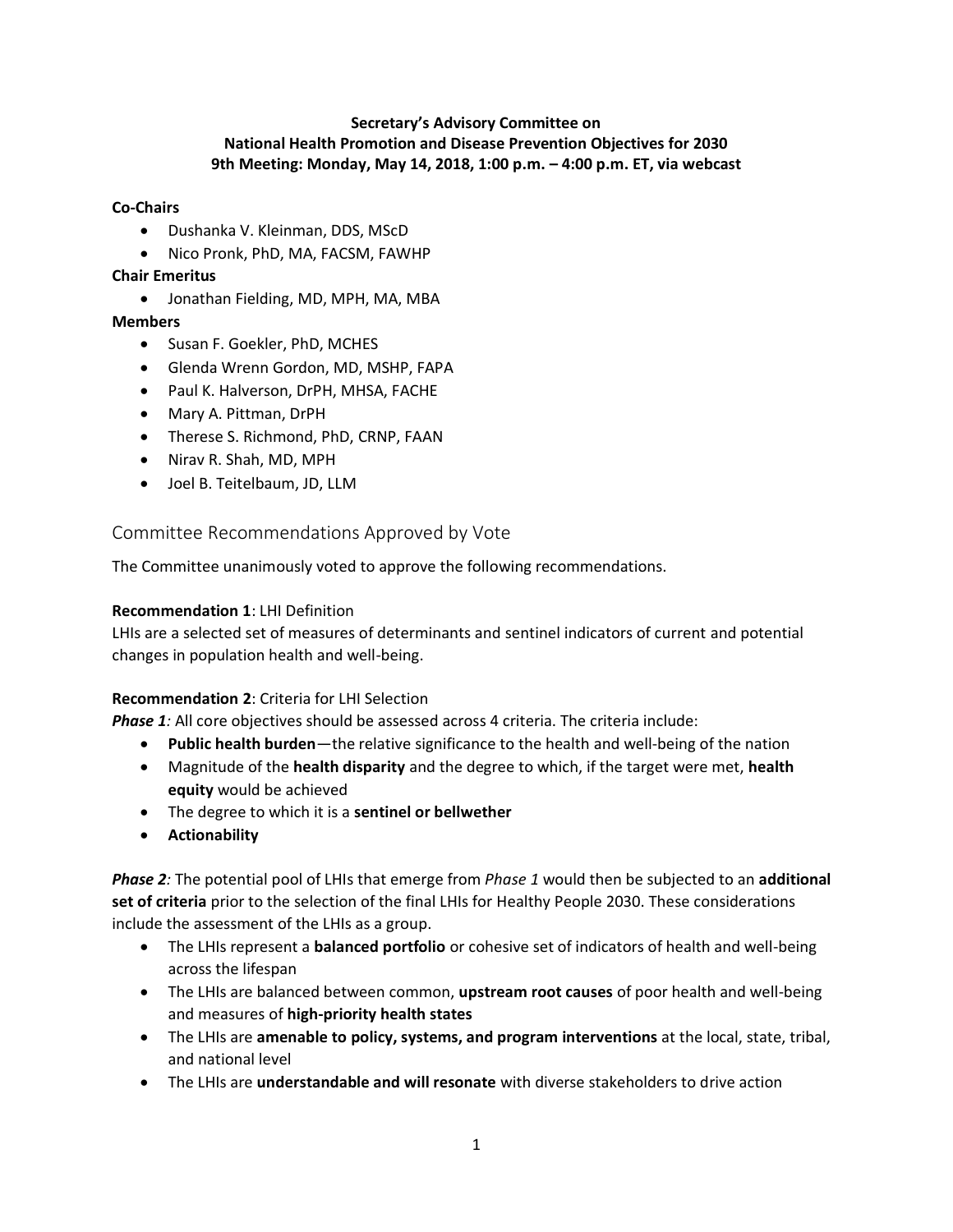## Action Items

**1.** The Data Subcommittee will revise their recommendations on target-setting methodology and present them to the Committee for approval at the July 10, 2018, Committee meeting.

# Welcome

## 1:00 p.m.  $-$  1:02 p.m.

Ms. Carter Blakey thanked the Committee members and meeting attendees for joining the 9th meeting of the Secretary's Advisory Committee on National Health Promotion and Disease Prevention Objectives for 2030. Ms. Blakey reviewed the agenda for the meeting, which included discussions regarding targetsetting methods for Healthy People 2030 objectives and criteria for selecting the Leading Health Indicators (LHIs). She noted that the U.S. Department of Health and Human Services (HHS) has begun the process of developing Healthy People 2030 objectives and that Dr. Jennifer Villani, a member of the Healthy People Federal Interagency Workgroup (FIW), would present to the Committee the FIW's efforts to operationalize the Committee's recommendations, identify objectives for Healthy People 2030, share the anticipated timeline for public comment, and answer questions the Committee may have about the FIW's work.

# Goals for the Meeting

### 1:03 p.m. – 1:05 p.m.

Dr. Dushanka Kleinman described the following goals for the meeting:

- Consider the recommendations from the Data Subcommittee
- Develop recommendations regarding target setting for Healthy People 2030 objectives
- Explore issues regarding the recommendations for selecting Leading Health Indicators
- Develop recommendations for selecting the LHIs

# Healthy People Federal Interagency Workgroup (FIW) Update

## 1:06 p.m. – 1:33 p.m.

Dr. Kleinman introduced Dr. Villani, the National Institutes of Health (NIH) representative to the Healthy People FIW.

Dr. Villani described the recommendations previously received from the Committee. The FIW has adopted all aspects of the Committee's recommended Healthy People 2030 framework, including the Vision, Mission, Foundational Principles, Plan of Action, and Overarching Goals. Dr. Villani also provided an overview of the Committee's recommended step-wise process to identify topics and objectives for Healthy People 2030, namely:

- 1. Select topics that will be used to organize objectives and convene workgroups
- 2. Identify objectives using inclusion and quality control criteria, then set targets
- 3. Categorize the refined list of objectives and prioritize based on expected impact

The FIW incorporated many of the Committee's recommendations into their final objective selection process. To develop the objective selection process, the FIW Implementation subgroup formed 3 work streams in November 2017 on the following subjects: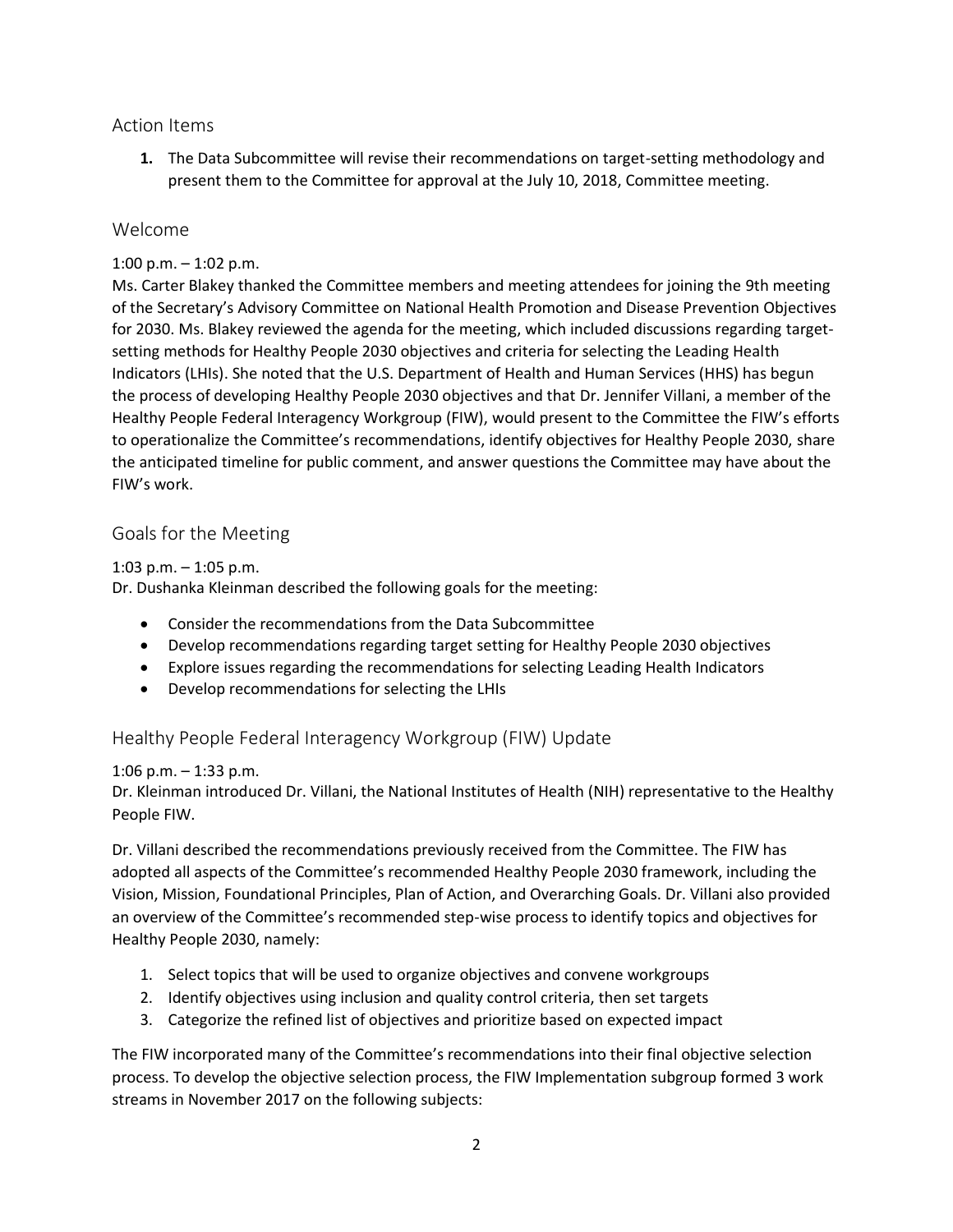- 1. Topic areas and organizing framework
- 2. Core, developmental, research objectives
- 3. Objective selection criteria

The topic areas work stream considered whether to begin the objective selection process by identifying topic areas first and selecting objectives second, or vice versa; the Implementation subgroup decided to begin by selecting objectives, and later organize the selected objectives into a framework of topic areas or themes.

The core, developmental, research objectives work stream operationalized the Committee's recommended definitions for each type of objective. Core objectives must meet the following criteria:

- Approved data source
- Baseline data no older than 2015
- At least 2 additional data points for the decade
- Supported by scientific evidence
- Of national importance
- Addresses health equity and disparities

Developmental objectives are high-priority issues that do not have reliable baseline data, but for which evidence-based interventions have been developed. Research objectives represent significant opportunities for advancement in areas with limited research, may/may not have reliable data, and do not yet have evidence-based interventions identified.

The objective selection criteria work stream developed a 2-step initial objective selection process for topic area workgroups to undertake. During the first round, each topic area workgroup applied the following 2 required criteria to their current Healthy People 2020 objectives:

- Must be measurable by the data cutoff for inclusion in Healthy People 2030, which is 2019
- Must have baseline data no older than 2015, and 2 additional data points during the Healthy People 2030 decade

 their submissions, the number of potential objectives to be proposed for Healthy People 2030 was Forty of Healthy People 2020's 42 topic area workgroups submitted a first-round assessment. Based on reduced to 705.

All 42 topic area workgroups were asked to complete a second-round assessment, which prompted them to determine which objectives they plan to propose for Healthy People 2030. The FIW plans to review proposals for HP2030 core objectives during the summer and fall of 2018. Each proposed core objective must address the additional objective selection criteria:

- National importance
	- o Direct impact or influence on health
	- o Broad and comprehensive applicability
	- o Substantial burden
	- o National public health priority
- Evidence-based
- Health equity and disparities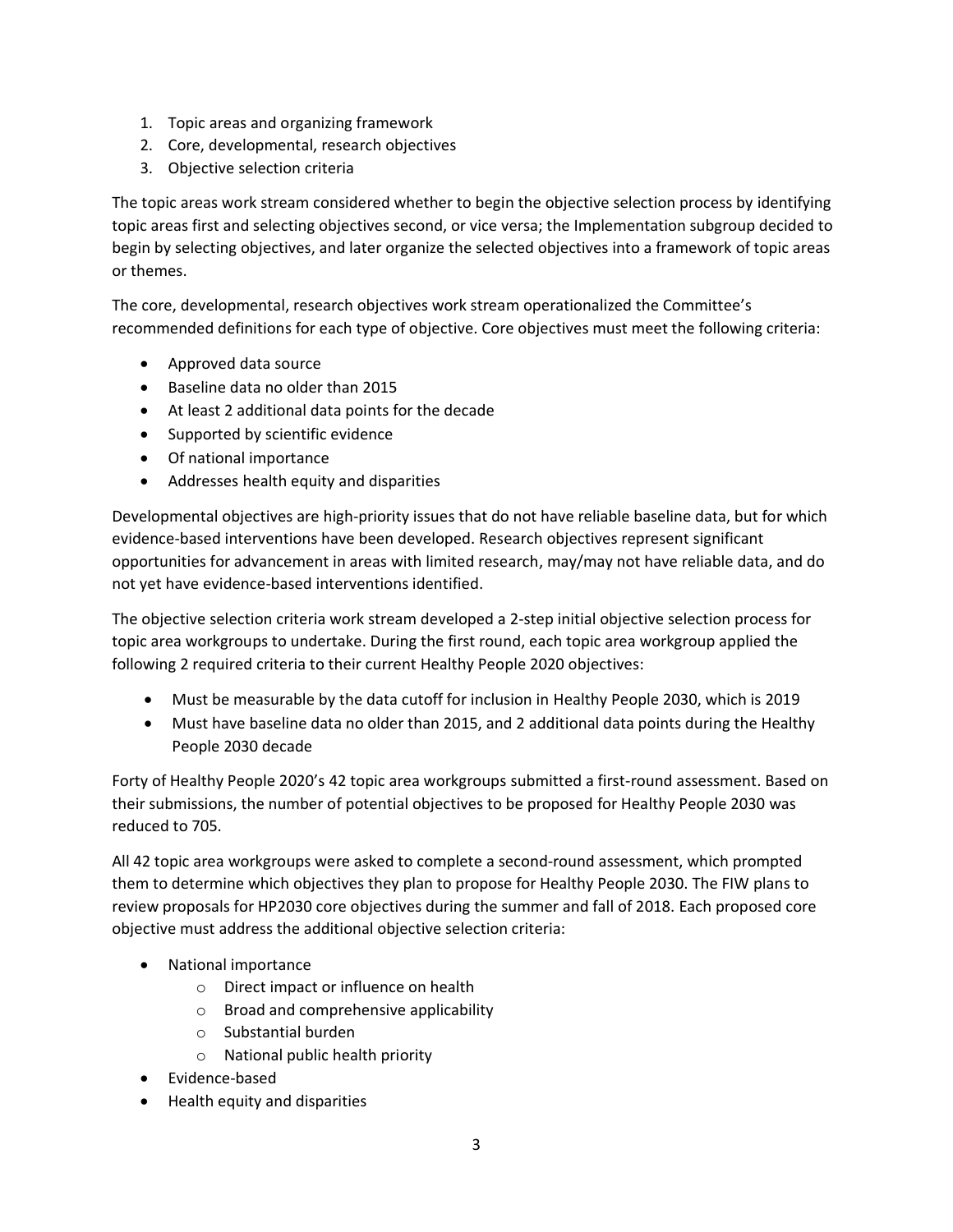The FIW will review each objective proposal and assign the objective a rating. A subgroup of the FIW will then determine the slate of Healthy People 2030 objectives by considering the ratings, criteria, and Healthy People 2030 framework. After the slate of Healthy People 2030 objectives is confirmed by the FIW, there will be a 60-day public comment period, tentatively planned for November 2018 through January 2019. Public comments can be submitted at HealthyPeople.gov.

Dr. Villani provided an overview of the timeline for developing Healthy People 2030 objectives, including work completed to date. Topic area workgroups are beginning to develop their objective proposals, and the FIW will begin reviewing those proposals in June or July 2018. The Objective Review Subgroup will convene in September and October 2018 to determine a slate of objectives, the FIW will review the proposed slate in October or November 2018, and public comment will take place from November 2018 through January 2019.

Dr. Kleinman thanked Dr. Villani for her presentation and asked how the FIW determined the baseline data cutoff of 2015. Dr. Villani replied that the FIW selected this date because they would like objectives to use data that are as current as possible, but noted that there may be some flexibility with this criterion.

Dr. Paul Halverson asked how the FIW plans to consider infrastructure-related objectives that may not satisfy the evidence-based criterion. The FIW has specifically considered how infrastructure objectives may not meet the evidence-based criterion and will assess these objectives primarily on their national importance.

Dr. Halverson also asked how the FIW plans to engage non-traditional health sectors (e.g., transportation, agriculture, education, etc.) in the selection of objectives and the development of Healthy People 2030. Many topic area workgroups include representatives from other non-HHS agencies (e.g., the Department of Veterans Affairs, the Department of Education, etc.), and the FIW includes representatives from every federal department. The FIW is also incorporating feedback from regional listening sessions into its work.

 *environment based on their racial or ethnic group; religion; socioeconomic status; gender; age; mental*  Dr. Nico Pronk asked how the FIW plans to operationalize the objective selection criteria related to health equity and disparities. The FIW is using the HHS Office of Minority Health (OMH)'s definition of health equity as, "*Attainment of the highest level of health for all people. Achieving health equity requires valuing everyone equally with focused and ongoing societal efforts to address avoidable inequalities, historical and contemporary injustices, and the elimination of health and healthcare disparities*." OMH defines health disparities as, "*A particular type of health difference that is closely linked with social or economic disadvantage. Health disparities adversely affect groups of people who have systematically experienced greater social and/or economic obstacles to health and/or a clean health; cognitive, sensory, or physical disability; sexual orientation; geographic location; or other characteristics historically linked to discrimination or exclusion.*" Topic area workgroups will indicate how each proposed objective is addressing these areas, potentially by using data to show population group differences and measure disparities.

Dr. Susan Goekler is chairing the subcommittee writing the brief on Health Promotion, which includes discussion of healthy community measures that may draw on data sources beyond traditional health data. Dr. Goekler noted that the Robert Wood Johnson Foundation (RWJF) and the National Association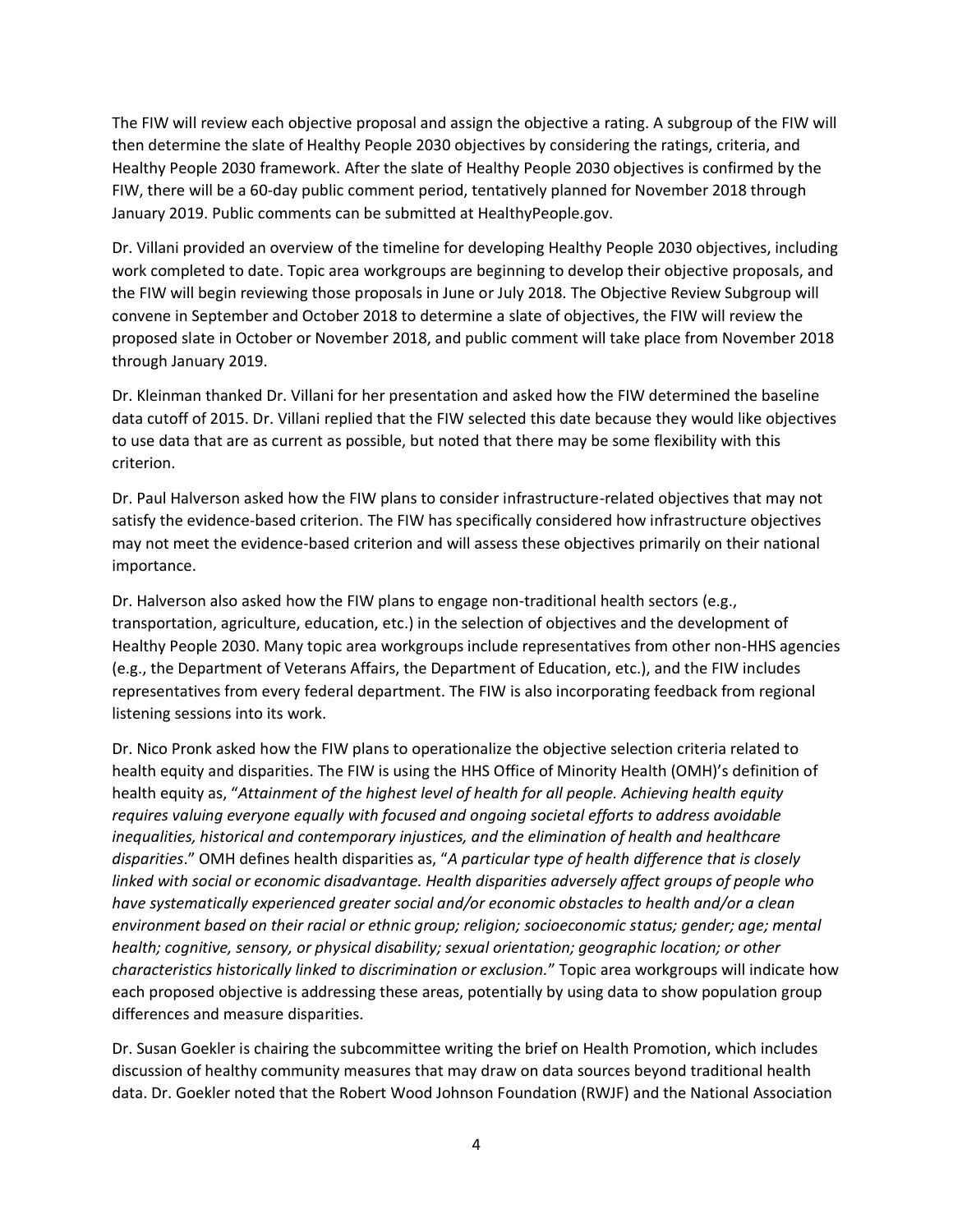healthy communities. Dr. Villani noted that the National Center for Health Statistics (NCHS) has of County and City Health Officials (NACCHO) have identified datasets that may be useful in measuring developed a vetted list of federal high-quality nationally representative data sources that will be the foundation of Healthy People data, but that there is an opportunity to use datasets in Healthy People 2030 beyond the traditional datasets.

# Data Subcommittee

### 1:34 p.m.  $-$  2:07 p.m.

Dr. Nirav Shah reviewed the charge of the Data Subcommittee, which is to develop recommendations regarding the data core (data needs, data source standards, and progress reporting) and innovation related to data (changes in data sources, analysis, and reporting; community data; summary measures; and the future of health data).

Dr. Shah reviewed the history of target setting in the Healthy People program and outlined the purposes of target setting, which are to specify achievable gains in health and well-being and to encourage action and appropriate human and financial resource allocation on the part of public and private stakeholders.

He noted that setting measurable targets for objectives requires judgment and is not an exact science. A variety of information needs to be integrated into a realistic assessment of what can be accomplished, aided by methods of target setting.

The Data Subcommittee suggested the following 4 principles for target setting:

- Objectives should be science-based.
- Improving health equity is an important goal.
- A target-setting method may be augmented with a subjective or aspirational component.
- Supporting material for each objective must include at least 1 scenario that will achieve the target.

The subcommittee also recommended that target-setting methods be prioritized from 1 to 9, with 1 being the preferred target-setting method and 9 being the least preferred choice.

- 1. Modeling and/or projection/trend analysis
- 2. Adapting recommendations from national programs, regulations, policies, and laws
- 3. Specific percentage point improvement
- 4. Ten percent improvement
- 5. Minimal statistical significance
- 6. Retention of the previous Healthy People target
- 7. Total coverage/elimination
- 8. Better than the best
- 9. Maintain the baseline value as the target

Dr. Shah reviewed each of the target-setting methods and provided an illustrative example for each.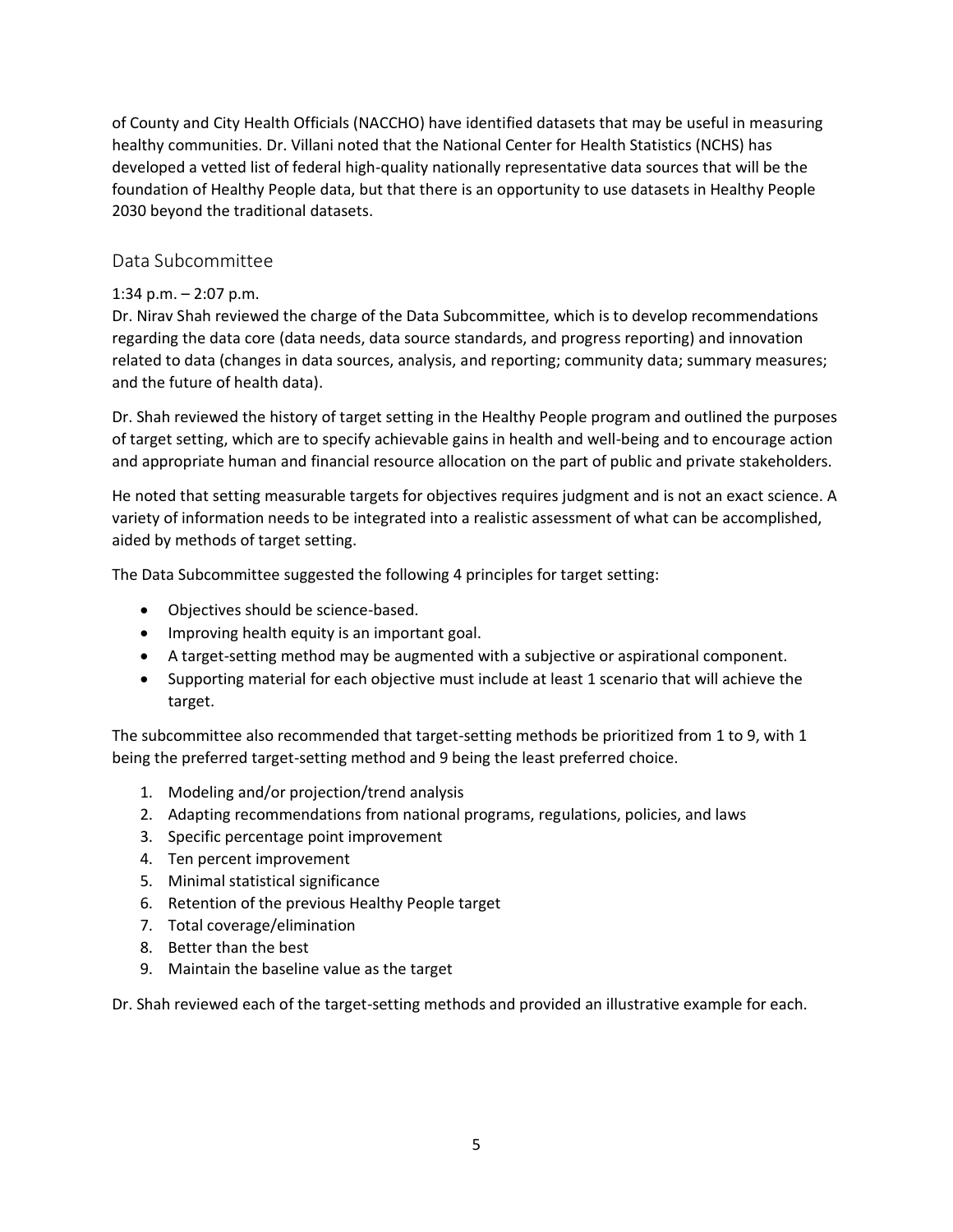| <b>Target-Setting Method</b>                                                              | <b>Description</b>                                                                                                                                                                                                                                                                                    | <b>Example</b>                                                                                                                                                                                                                                                                                                                                        |
|-------------------------------------------------------------------------------------------|-------------------------------------------------------------------------------------------------------------------------------------------------------------------------------------------------------------------------------------------------------------------------------------------------------|-------------------------------------------------------------------------------------------------------------------------------------------------------------------------------------------------------------------------------------------------------------------------------------------------------------------------------------------------------|
| 1. Modeling and/or<br>projection/trend analysis                                           | Modeling and statistical analysis<br>are used to identify possible future<br>targets. Target selection based on<br>health impact, achievability,<br>feasible actions.                                                                                                                                 | $EH-3.2$<br>Reduce the risk of adverse health<br>effects caused by area sources of<br>airborne toxins.<br>This target was developed from an<br>EPA emissions concentration<br>forecast model that includes<br>mobile sources, fires, area sources,<br>and major sources in the modeling.<br>Baseline: 1,300,000 tons (2005)<br>Target: 1,700,000 tons |
| 2. Adapting recommendations<br>from national programs,<br>regulations, policies, and laws | National programs may have<br>targets suitable for Healthy People.<br>Methods used to set the targets<br>should be reviewed to assure<br>consistency with current science.<br>Level of target achievability and<br>health impact depend on the<br>supporting analysis.                                | $IID-8$<br>Increase the percentage of children<br>aged 19 to 35 months who receive<br>the recommended doses of DTaP,<br>polio, MMR, Hib, hepatitis B,<br>varicella, and pneumococcal<br>conjugate vaccine (PCV).<br><b>Baseline: 68.4% in 2012</b><br>Target: 80.0%, consistent with CDC<br>analysis                                                  |
| 3. Specific percentage point<br>improvement                                               | Target selected by choosing a<br>percentage improvement.<br>Supporting the choice should be a<br>systematic review of evidence<br>and/or modeling/projection to<br>assure target achievability.<br>Strong target achievability<br>assuming systematic review of<br>evidence and projection of trends. | EMC-4.3.1<br>Increase the proportion of<br>elementary schools that require<br>cumulative instruction in health<br>education that meet the U.S.<br>National Health Education<br>Standards for elementary, middle,<br>and senior high schools.<br><b>Baseline: 7.5% in 2006</b><br>Target: 11.5%, an increase of 4%<br>(or a relative increase of 53%)  |
| 4. Ten percent improvement                                                                | Target selected to represent a 10%<br>improvement. Supporting the<br>choice should be a systematic<br>review of evidence and/or<br>modeling/projection to assure<br>target achievability.<br>Low outcome rates would mean<br>small change; high rates would<br>mean large change.                     | MHMD-1<br>Reduce the suicide rate.<br>Baseline: 11.3 suicides per 100,000<br>population (2007)<br>Target: 10.2 suicides per 100,000<br>population (10% improvement)                                                                                                                                                                                   |
| 5. Minimal statistical significance                                                       | Chooses a target so the distance<br>between the target and the<br>baseline is the smallest distance to<br>represent a statistically significant<br>change.                                                                                                                                            | $RD-4$<br>Reduce activity limitations among<br>persons with current asthma. This<br>rate represents the percentage of<br>people with asthma who currently<br>have activity limitations.                                                                                                                                                               |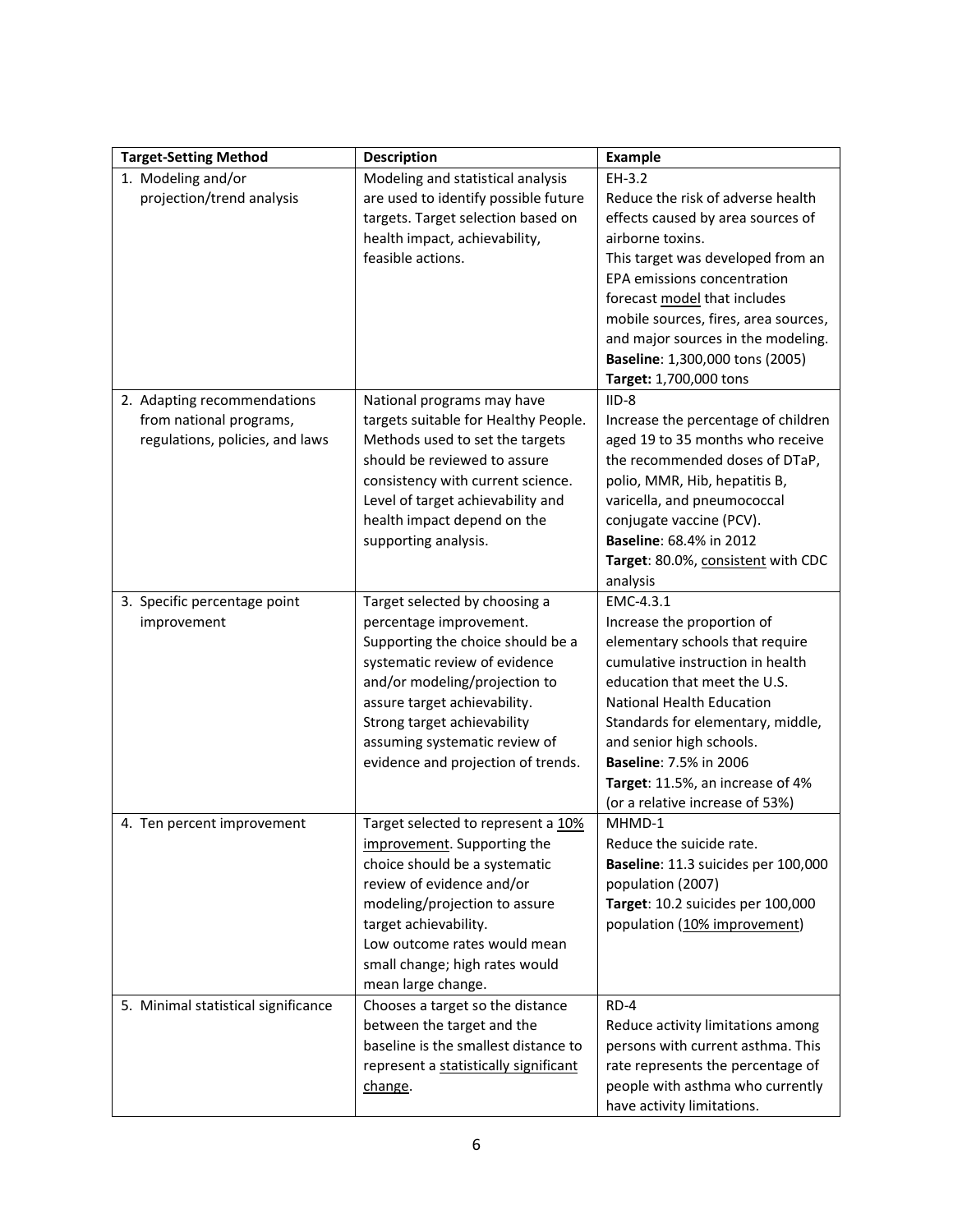|    |                                | The target should take into account  | <b>Baseline: 12.7% (2008)</b>      |
|----|--------------------------------|--------------------------------------|------------------------------------|
|    |                                | key factors that will influence      | <b>Target: 10.3%</b>               |
|    |                                | improvement.                         |                                    |
|    |                                | Could lead to a target consistent    |                                    |
|    |                                | with little health impact.           |                                    |
| 6. | Retention of the previous      | Reflects little progress made in the | $TU-11.1$                          |
|    | <b>Healthy People target</b>   | prior decade. New analysis is        | Reduce cigarette smoking by        |
|    |                                | critical to assure achievability,    | adults.                            |
|    |                                | determine importance of health       | Baseline: 20.6% (2008)             |
|    |                                | problem, and encourage action.       | Target: 12%                        |
|    |                                | Key factors that will influence      |                                    |
|    |                                | improvement should be identified.    |                                    |
| 7. | Total coverage/elimination     | Total coverage or total elimination  | AHS-1.1                            |
|    |                                | is sought and deemed achievable      | Increase the proportion of persons |
|    |                                | within the decade.                   | with medical insurance.            |
|    |                                | Concern that these goals may not     | Baseline: 83.2% (2008)             |
|    |                                | be realistic and/or achievable.      | <b>Target: 100%</b>                |
|    |                                |                                      | Interim data: 89.7% (2016)         |
|    |                                |                                      |                                    |
|    |                                |                                      | IID-1.8 Maintain elimination of    |
|    |                                |                                      | polio.                             |
|    |                                |                                      | Baseline: 0 cases (2008)           |
|    |                                |                                      | Target: 0 cases                    |
|    |                                |                                      | Interim data: 0 cases (2015)       |
| 8. | Better than the best           | Chooses the "best" value of the      | (HP2010) 12-9                      |
|    |                                | measure across subgroups as an       | Reduce the proportion of adults    |
|    |                                | achievable target for other          | with high blood pressure.          |
|    |                                | subgroups. Analysis should include   | Baseline: 25% (1998-94)            |
|    |                                | identification of key subgroup-      | Target: 14%                        |
|    |                                | specific factors that enable         | Note: Mexican Americans had the    |
|    |                                | progress.                            | "best" rate.                       |
| 9. | Maintain the baseline value as | For health problems that are in      | $IVP-9.4$                          |
|    | the target                     | imminent danger of getting worse.    | Prevent an increase in poisoning   |
|    |                                | Key factors that will achieve        | deaths caused by unintentional or  |
|    |                                | stability of the baseline need to be | undetermined intent among          |
|    |                                | known.                               | persons aged 35 to 54 years.       |
|    |                                | Should be used only in special       | Baseline: 21.6 deaths per          |
|    |                                | cases of a concern for decreasing    | 100,000 (2007)                     |
|    |                                | health status.                       | Target: 21.6 deaths per 100,000    |
|    |                                |                                      | Interim data: 34.2 (2016)          |

Dr. Shah noted that the majority of objectives for Healthy People 2030 used 10 percent improvement as the target-setting method. He added that the subcommittee recommended that addressing health disparities should be foundational to the objectives and targets, and, furthermore, regardless of which target-setting method is selected, it should take into account health equity.

*Committee Discussion*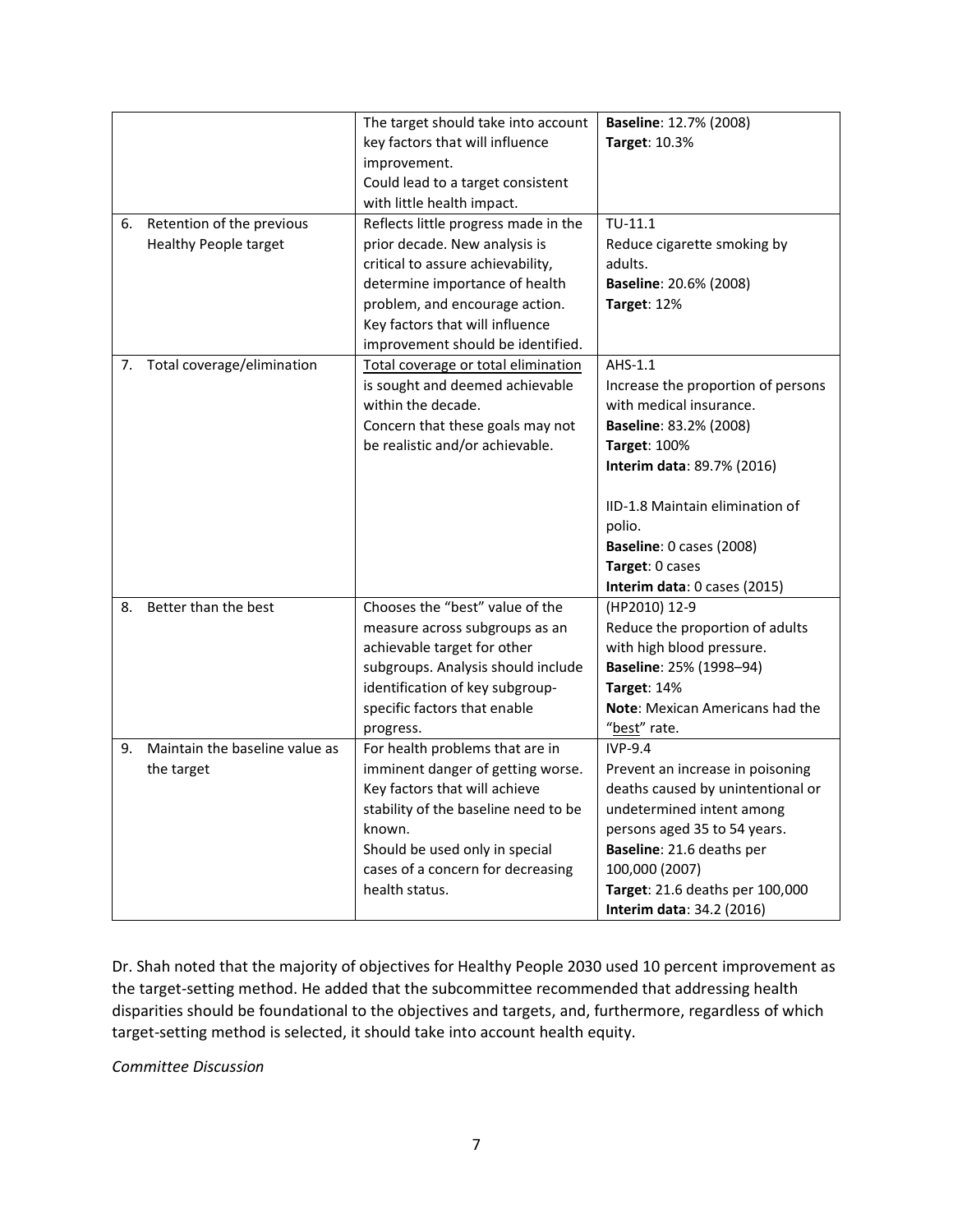Dr. Jonathan Fielding recommended that each objective target include a description of whether it is subjective or objective, so that it is clear if the target is achievable, based on trend analysis, or whether it is aspirational. He added that there are not many interventions that are proven to reduce inequities and recommended that the subcommittee revisit the prioritized list of target-setting methods, taking into account the likelihood of reducing inequities.

Dr. Glenda Wrenn Gordon supported Dr. Fielding's suggestion of incorporating progress toward achieving health equity in the prioritization of target-setting methods. She emphasized that targets that are clinically significant from a public health perspective should be prioritized over arbitrary numbers. Dr. Kleinman added that while the subcommittee emphasized the importance of modeling as the preferred method of target setting, they recognized that many times expert opinion is required to make subjective decisions; therefore, she supported Dr. Fielding's suggestion.

Dr. Pronk agreed and reminded the Committee of principle 4, that the "targets should be achievable under at least one possible scenario"; he further noted that while aspirational goals are good, they should have some relationship to what is achievable. He added that while modeling is a preferred method for target setting, it requires resources, so the prioritized list of target-setting methods provides flexibility in target-setting approaches and recognizes the limits on resources available.

The Committee discussed whether progress toward achieving targets on a small scale (e.g., County Health Rankings) could be generalized to a national level. Dr. Shah noted that the "better than the best" target-setting method could be applied to geographic sub-groups to set targets. Dr. Fielding recommended that the "better than the best" target-setting method should be ranked higher in the prioritized list, because if a sub-group has already met the target, it would be a better indicator of what is realistically achievable than a specific percentage point improvement. However, it is difficult to make a general prioritized list that fits all objectives and targets.

Dr. Shah supported the recommendations of noting the level of objectivity or subjectivity that went into setting a target and highlighting the objectives that have a potential to impact inequity. He recommended revising the list of the prioritized methods and noted that he would prefer if the majority of objectives did not rely on the 10 percent improvement method.

Dr. Kleinman noted that the subcommittee has reviewed the previous target-setting methods and the percentage of targets that have been met for each target-setting method. The subcommittee has learned that it is important to have specific documentation available about the approach for selecting the target-setting method, so that future decades of Healthy People can learn from past objectives and targets.

Dr. Fielding felt that the 10 percent improvement target is an easy way out and recommended setting a goal to restrict the number that use the 10 percent improvement method to no higher than 40 or 50 percent of objectives. Dr. Pronk agreed, but noted that it would be difficult to determine the percentage of objectives that should use that target-setting method. He recommended moving the "better than the best" method higher on the prioritized list to the fourth position and making the 10 percent improvement the final method of the prioritized list.

The Data Subcommittee will meet, revise the recommendations, and finalize the report to share with the Committee to vote on during the next meeting on July 10, 2018.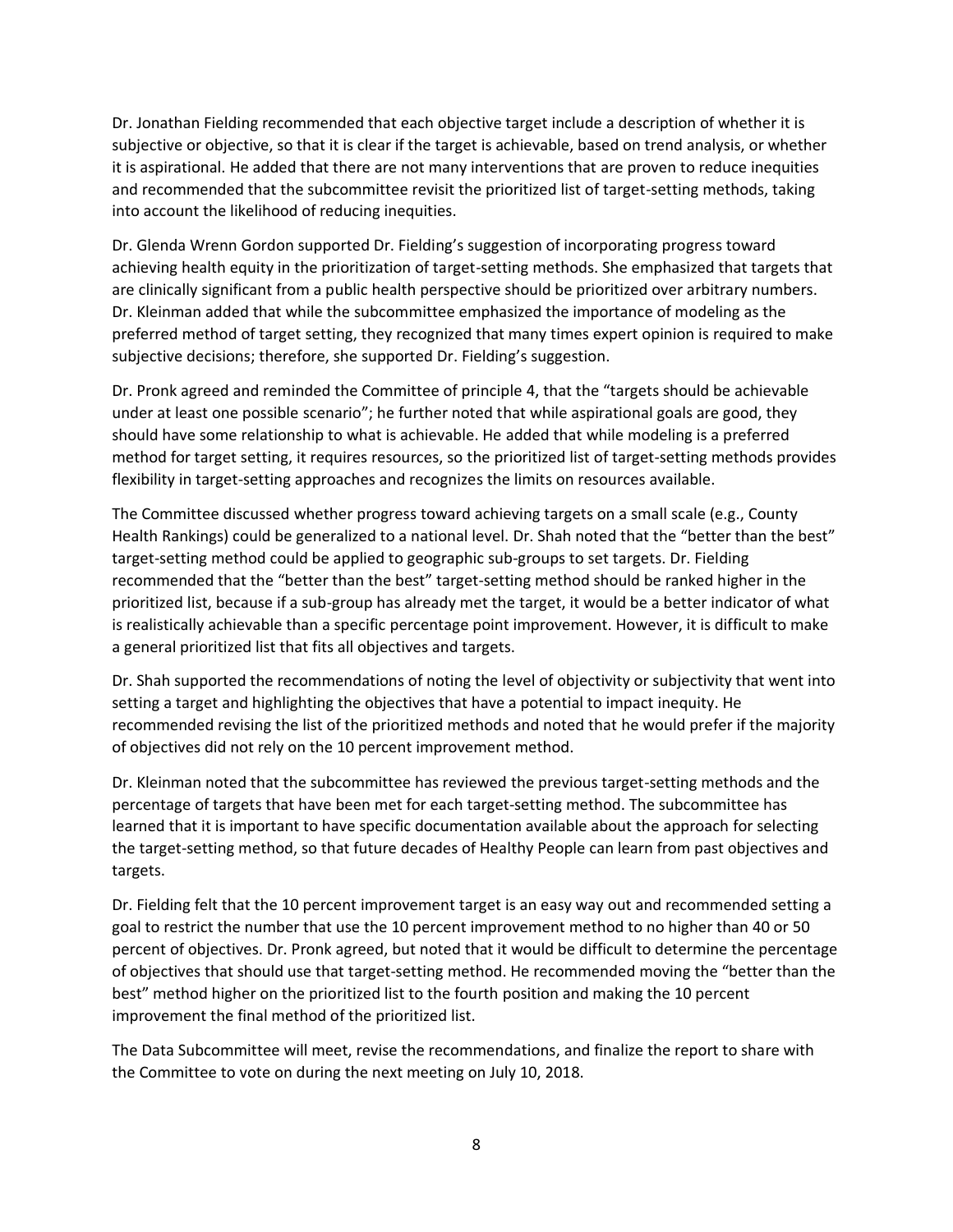Leading Health Indicators Subcommittee

## 2:08 p.m. – 2:45 p.m.

Dr. Therese Richmond presented on behalf of the LHI Subcommittee. She noted that the subcommittee's charge is to provide advice regarding the selection of LHIs for Healthy People 2030. Furthermore, this guidance should include considerations related to:

- The definition of LHIs
- The use of LHIs (past, present, future) and how LHIs can help achieve the Healthy People 2030 mission, goals, and objectives
- The alignment of LHIs with the selection of Healthy People 2030 objectives/priority areas
- Criteria for LHI selection
- Use of the Healthy People 2030 Framework as a foundation for the criteria for selecting LHIs for the Healthy People 2030 initiative
- Health Equity, Data, and Stakeholders) in recommending criteria for the selection of LHIs for • Consideration of the recommendations from other subcommittees (Prioritization, SDOH and Healthy People 2030

The LHI Subcommittee held 5 meetings with conversations focused around the LHI definition, the rationale for the proposed LHI definition, and the LHI selection criteria and approach. To inform its work, the subcommittee received presentations on the following topics to inform their recommendations:

- Development and Implementation of the Healthy People 2020 LHIs
- Who's Leading the Leading Health Indicators? Series
- Healthy People 2020 Leading Health Indicators: History and Current Status

Dr. Richmond presented the first recommendation to the Committee.

## **Recommendation 1:** LHI Definition

• LHIs are a selected set of measures of determinants and sentinel indicators of current and potential changes in population health and well-being.

Dr. Richmond explained that the definition is designed to represent the key priorities to catalyze action and stimulate resources to improve health and well-being. The subcommittee had robust discussion debating whether the LHI emphasis should be on leading or on serving as a bellwether, as a predictor of change, and/or as an early warning of existing and potential threats to population health. The LHIs provide critical data and are an external facing portion of the Healthy People initiative.

Dr. Richmond presented the second recommendation to the Committee.

## **Recommendation 2:** Criteria for LHI Selection

**Phase 1***:* All core objectives should be assessed across 4 criteria.

## The criteria include:

- **Public health burden**—the relative significance to the health and well-being of the nation
- Magnitude of the **health disparity** and the degree to which, if the target were met, **health equity** would be achieved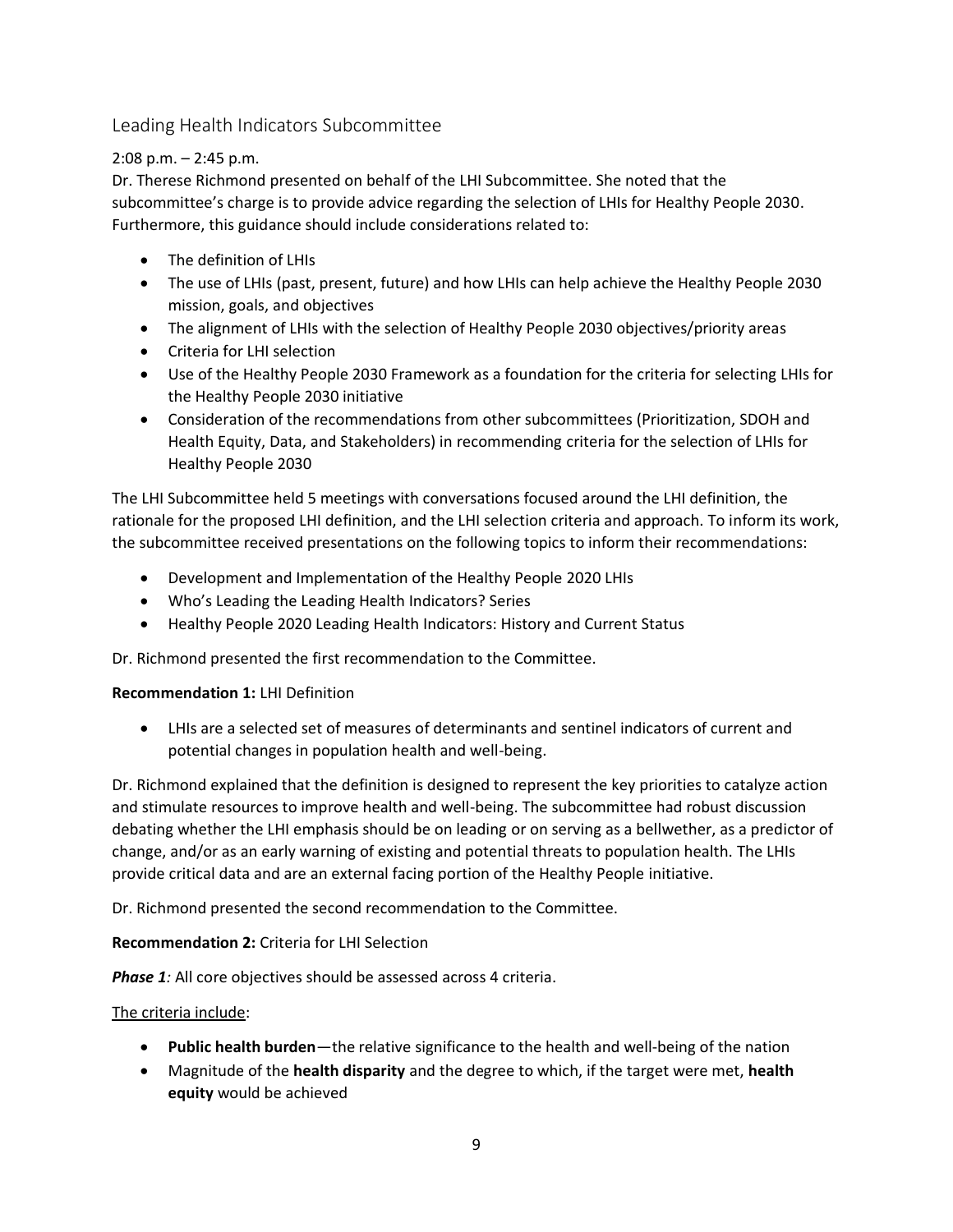- The degree to which it is a **sentinel or bellwether**
- **Actionability**

*Phase 2:* The potential pool of LHIs that emerge from *Phase 1* would then be subjected to an **additional set of criteria** prior to the selection of the final LHIs for Healthy People 2030. These considerations include the assessment of the LHIs as a group.

- The LHIs represent a **balanced portfolio** or cohesive set of indicators of health and well-being across the lifespan
- The LHIs are balanced between common, **upstream root causes** of poor health and well-being and measures of **high-priority health states**
- The LHIs are **amenable to policy interventions** at the local, state, tribal, and national level
- The LHIs are **understandable and will resonate** with diverse stakeholders to drive action

Next, Dr. Richmond provided an overview of the process for application of the criteria. Key themes include:

- Rationale for the 2-phase process
- Recommended Phase 1 process for evaluating core objectives as potential LHIs
- Recommended Phase 2 process
- Importance of an iterative approach to selecting the final set of LHIs

Dr. Richmond shared that the rationale for the 2-phase process is a key component to the LHI selection process. Phase 1 will be applied to all Core objectives. A subset of objectives will be selected as a result of the Phase 1 process and move to Phase 2. The criteria for Phase 1 and 2 will be evaluated on a scale from 1 to 10. The cumulative score across the criteria would then be compared to each other. Phase 2 will allow the assessors to consider the remaining LHIs as a group and apply the Phase 2 criteria Dr. Richmond previously presented. This 2-phase process will hopefully result in a subset of the Core objectives rising to the top and be considered in the larger set of LHIs.

Dr. Richmond added that the LHI Subcommittee members tested out the recommended selection process by applying the criteria and 2-phase process to the HP2020 LHIs. The subcommittee found the process to be helpful and clear and to enable a select set of LHIs to emerge. The subcommittee agreed that the 2-phase process is an iterative approach to selecting the LHIs and will likely result in multiple rounds of back and forth between Phase 1 and Phase 2 before the final set of LHIs is selected.

## *Committee Discussion*

Dr. Fielding shared that the set of recommendations designed by the subcommittee is a thorough set and adds to the work that has been completed thus far. Dr. Fielding suggested that the third bullet under the Phase 2 criteria, "The LHIs are amenable to policy interventions at the local, state, tribal, and national level," be revised to state, "The LHIs are amenable to policy, systems, and program interventions at the local, state, tribal, and national level." Dr. Fielding asked how many LHIs the subcommittee is looking to identify. Ms. Tiffani Kigenyi responded that the subcommittee's charge is to focus on the definition and criteria for the LHIs and not to identify the number of LHIs. Dr. Richmond added the subcommittee is in agreement that the number of LHIs should be parsimonious.